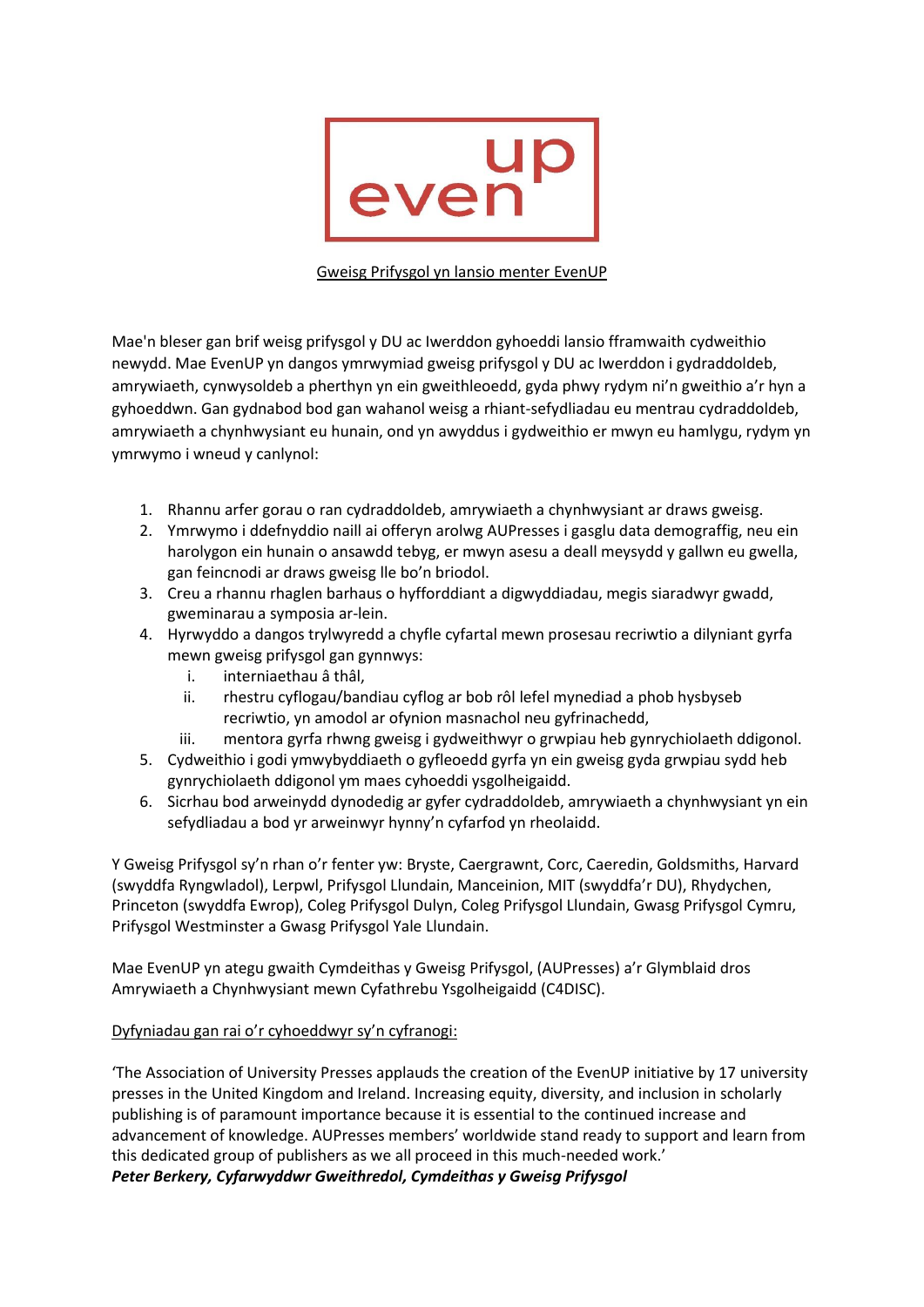'As mission-driven publishers it behoves all university presses to strive for greater equity in the scholarly and publishing ecosystems. Individually we can all play our part but by working together we can amplify our efforts and hasten change.'

### *Anthony Cond, Prif Weithredwr, Gwasg Prifysgol Lerpwl*

'I am delighted that Edinburgh University Press is participating in this important initiative. Committing to the principles of EDI is vital to our identity, in terms of who and what we publish, as well as the ways in which we recruit and support our staff.' *Nicola Ramsey, CEO, Gwasg Prifysgol Caeredin*

'I welcome this joined up commitment from the university press community on EDI initiatives, investigating how we can reduce the barriers that exclude people from participating in scholarly communication and employment, as well as educate colleagues on addressing inequalities.' *Chris Hart, Pennaeth Marchnata, Gwasg Prifysgol Manceinion*

'This declaration acknowledges that, like the wider publishing industry, academic publishing needs to change to become more diverse and inclusive. We have made some practical commitments as a necessary first step, and I believe that collaboration, including with host institutions and researchers, has the potential to open out scholarly publishing and communications.' *Sarah Kember, Cyfarwyddwr Gwasg Goldsmiths* 

'As university presses we are committed to supporting greater equity across academia through more diverse and inclusive academic publishing. These principles are a starting point for each of us to make tangible and positive changes that welcome diversity of thought, perspective and approach to our publishing as well as creating an inclusive environment for our own teams. This need not be an area where we compete: instead, we can achieve greater progress through open collaboration. *Mandy Hill, Rheolwr Gyfarwyddwr, Gwasg Prifysgol Caergrawnt*

'This is an important collaborative initiative. We are looking forward to working together with our colleagues across the university presses and commit to accelerate change towards broader representation and greater diversity. We hope to reinforce an inclusive and open culture in the broadest sense.'

# *Heather McCallum, Rheolwr Gyfarwyddwr a Chyhoeddwr, Gwasg Prifysgol Yale Llundain*

'Working together university presses can make a tangible difference to equality, diversity and inclusion through our publishing, policies and processes. This shared commitment is a springboard to positive social change.'

#### *Alison Shaw, Prif Weithredwr, Gwasg Prifysgol Bryste*

'Recent years have shown more than ever that real change within publishing is needed to support greater equity and diversity within organisations and publishing practices alike. We look forward to participating in this collaboration with colleagues from other university presses, and these initial commitments are a welcome first step in our journey to facilitate change within academic publishing.'

#### *Paula Kennedy, Pennaeth Cyhoeddi, Gwasg Prifysgol Llundain*

'Challenging inequities in knowledge production and within knowledge ecosystems is of utmost importance and I'm therefore delighted that UWP is part of this vital University Press initiative' *Philippa Grand, Rheolwr y Wasg, Gwasg Prifysgol Westminster*